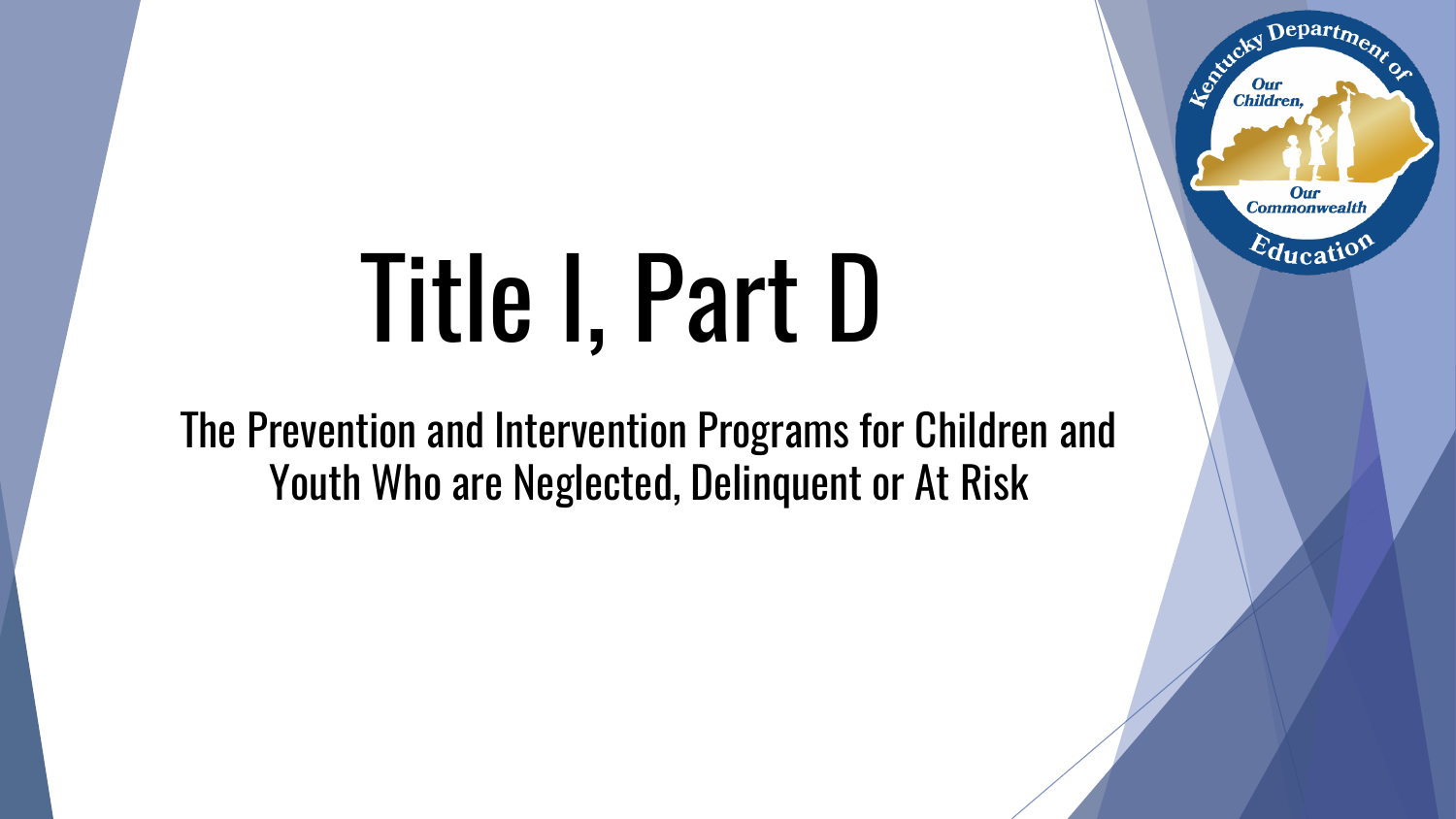## Today's Learning Targets

### I can…

- complete my Child Count Survey with accuracy.
- identify the educational needs of my facility.
- develop and complete my Title I, Part D application/program plan with accuracy and support.
- complete my Performance Report with accuracy.

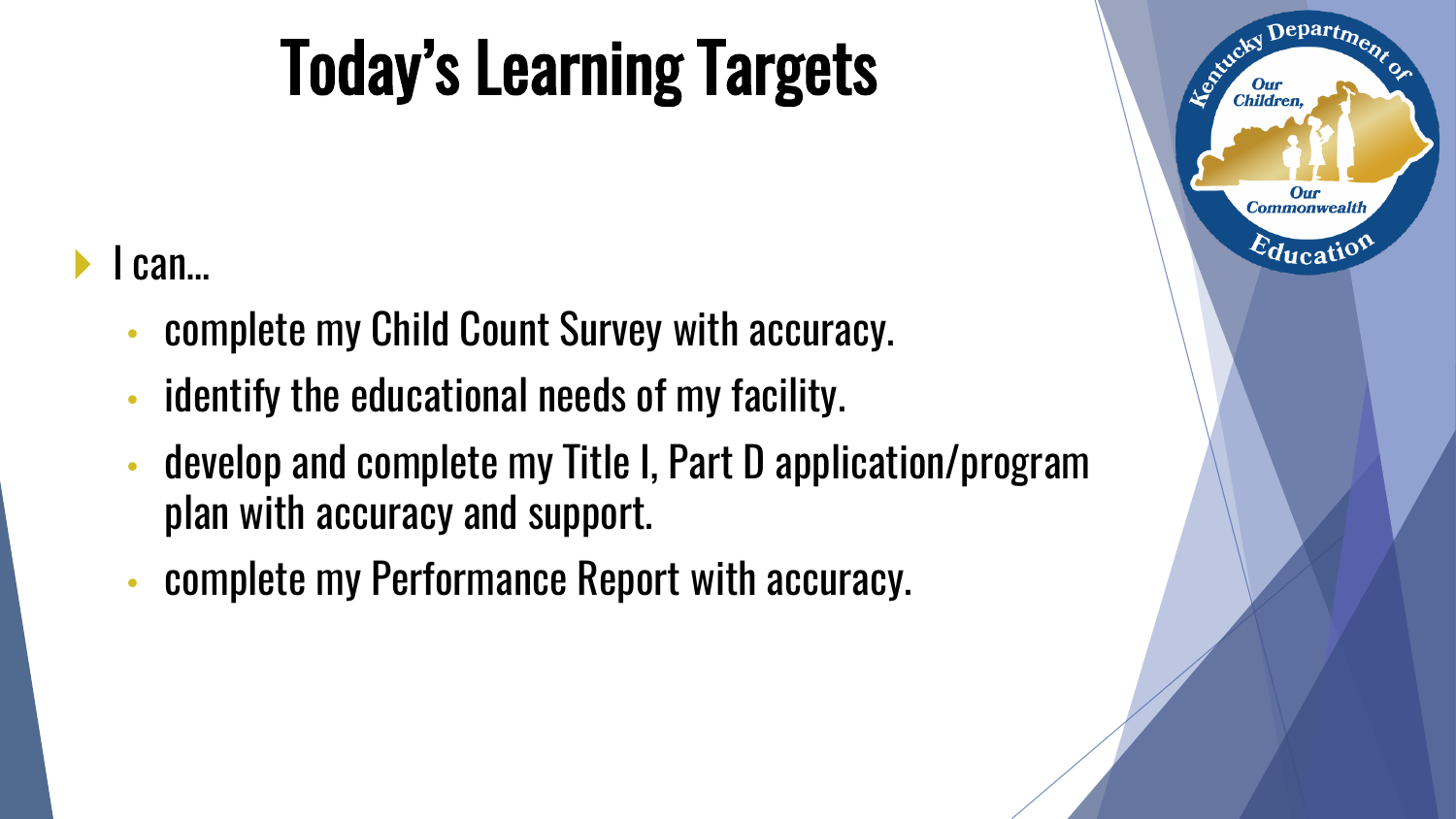### WHAT IS TITLE I, PART D? Neglected and Delinquent Students

Departmer

Our **Commonwealth** 

 $E_{\text{ducatio}}$ 

Leo<sup>xid</sup>cky

**Children** 

- The term "neglected," when used with respect to a child, youth, or student, means an individual who has been committed to an institution (other than a foster home) or voluntarily placed under applicable State law due to abandonment, neglect, or death of his or her parents or guardians. (section 1432)
- The term "delinquent," when used with respect to a child, youth, or student, means an individual who resides in a public or private residential facility other than a foster home that is operated for the care of children and youth who have been adjudicated delinquent (court ordered) or in need of supervision. (section 1432)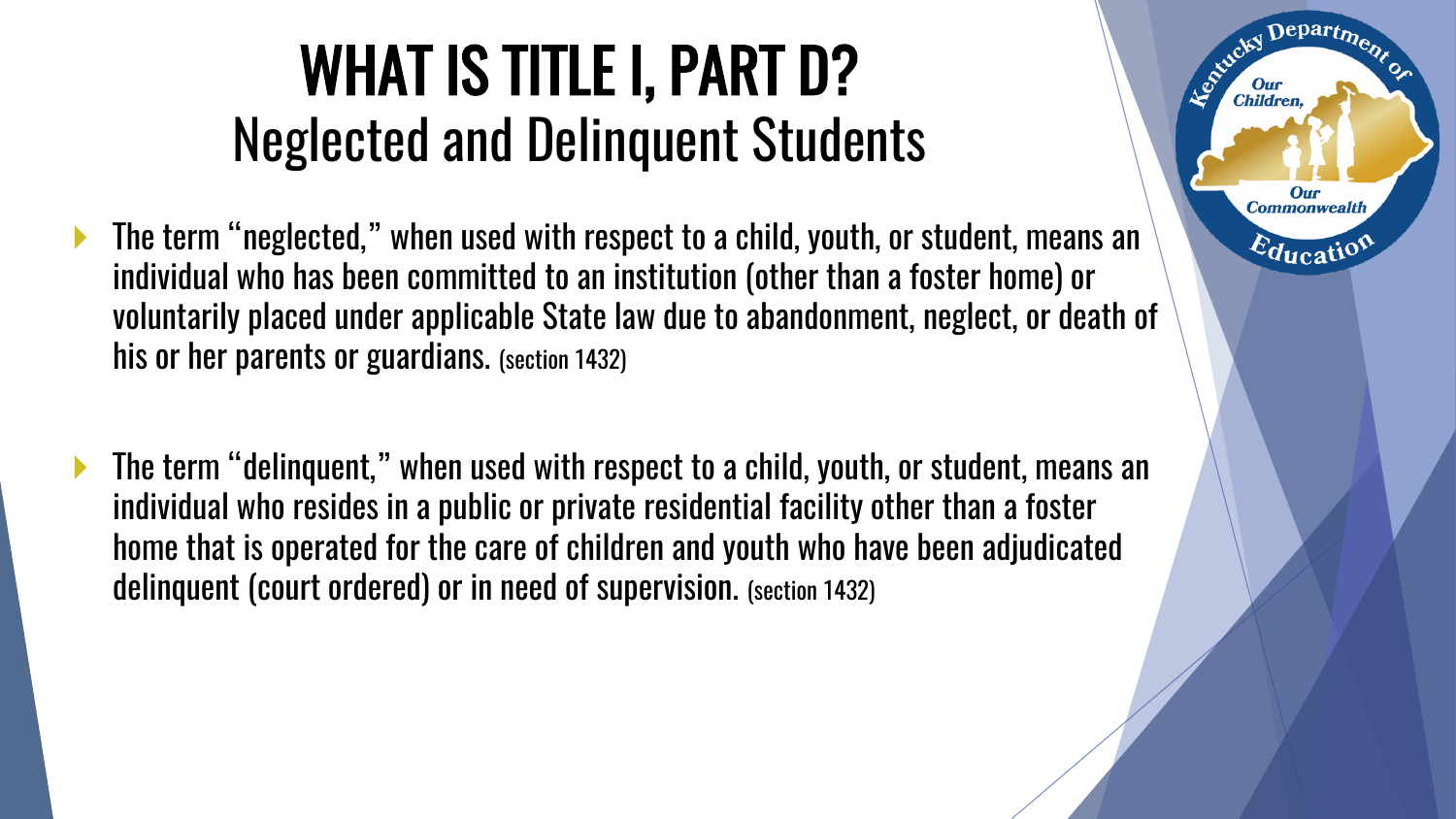### WHAT IS TITLE I, PART D? At-Risk Students

The term "at-risk," when used with respect to a child, youth, or student, means

- a school-aged individual who is at risk of academic failure
- dependency adjudication or delinquency adjudication
- has a drug or alcohol problem
- is pregnant or is a parent
- has come into contact with the juvenile justice system or child welfare system in the past
- is at least 1 year behind the expected grade level for the age of the individual
- has limited English proficiency
- is a gang member
- has dropped out of school in the past
- has a high absenteeism rate at school (section 1432)

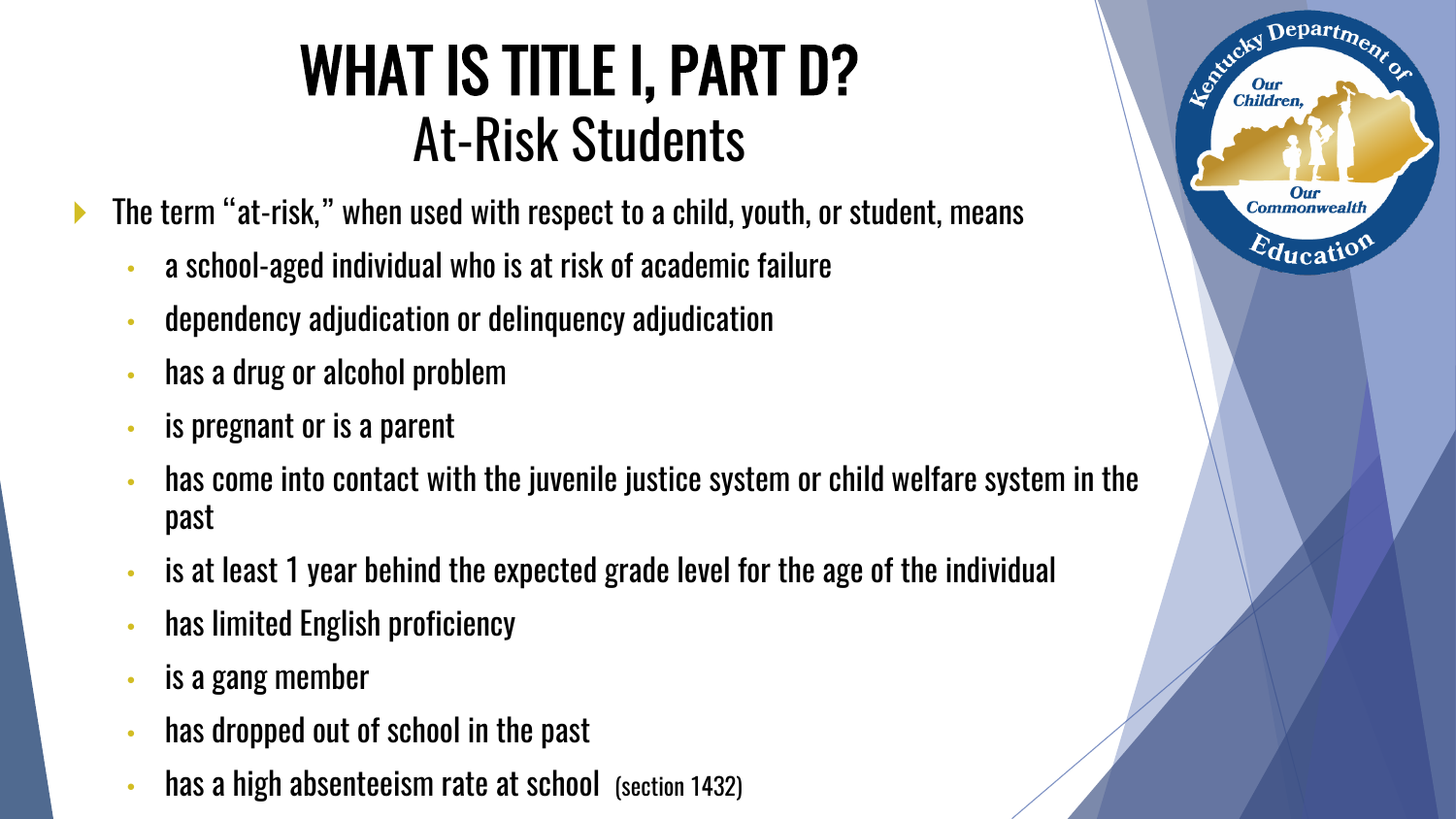## What are the Title I, Part D GOALS?

- **Improve educational services** for children
- **Provide N and D youth a successful transition** from institutionalization to further school or employment.
- **Prevent youth from dropping out of school**
- **Provide youth who have dropped out and youth returning from correctional facilities** with a system to ensure their education.

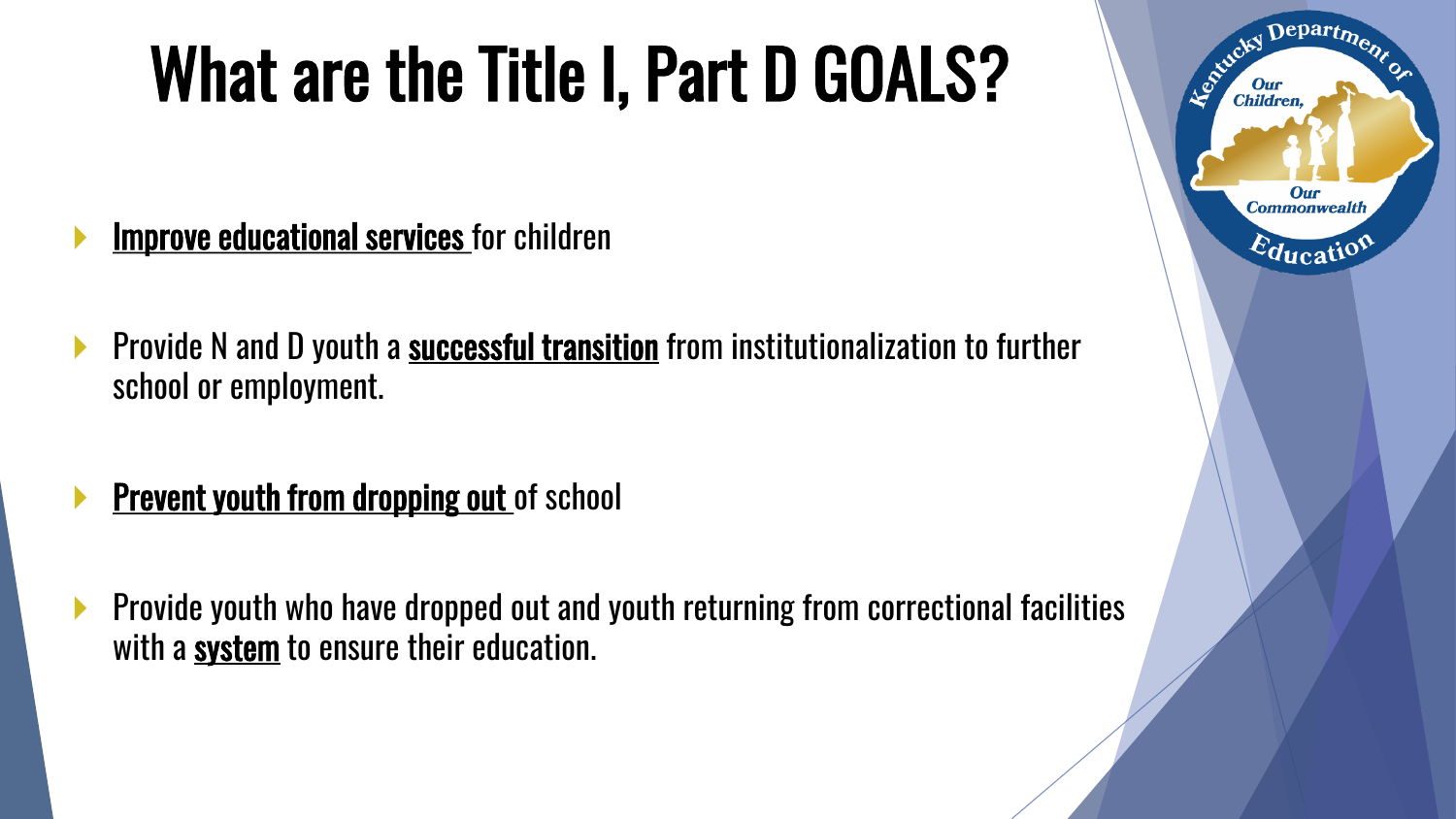### Title I, Part D Subpart 1 Programs State Agencies

Adult Corrections – Department of Corrections (DOC) Ex: State Penitentiary or Correctional **Complex** 

Juvenile Corrections – Department of Juvenile Justice (DJJ) Ex. Day Treatment Programs/Treatment **Centers** 

Department

**Our Commonwealth** 

 $\varepsilon_{\text{ducatio}}$ 

Estucky I

**Our**<br>Children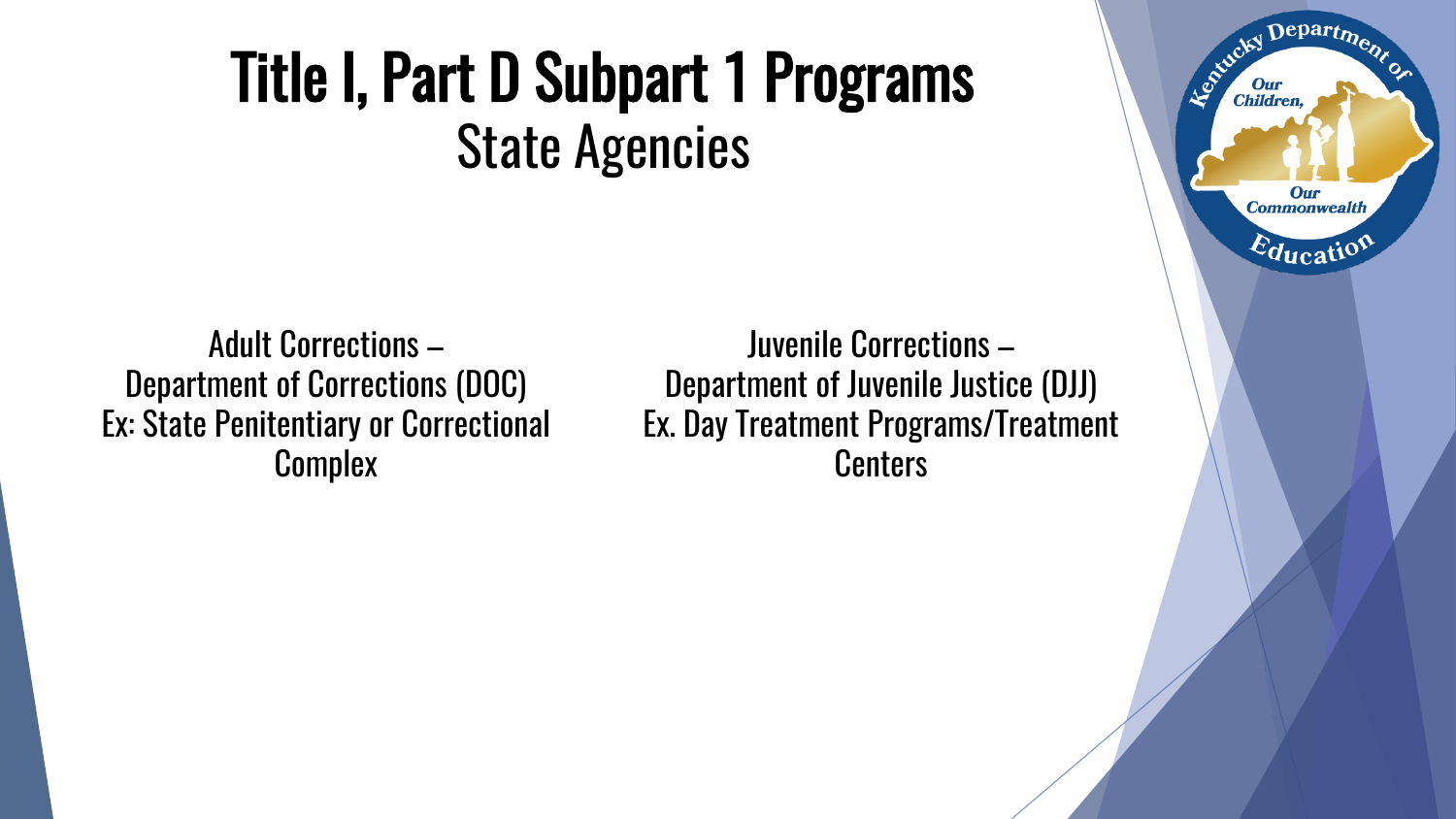### Title I, Part D Subpart 2 Programs Local Educational Agencies

Neglected Programs Ex. Children's Homes/Academies

#### Delinquent Programs

Ex. Youth Development Centers, Juvenile Justice Centers, Detention Centers & Group Homes

#### At-Risk Programs Ex. Teen Pregnancy Programs

Departmer Established I **Our**<br>Children Our **Commonwealth**  $\varepsilon_{\text{qucatio}}$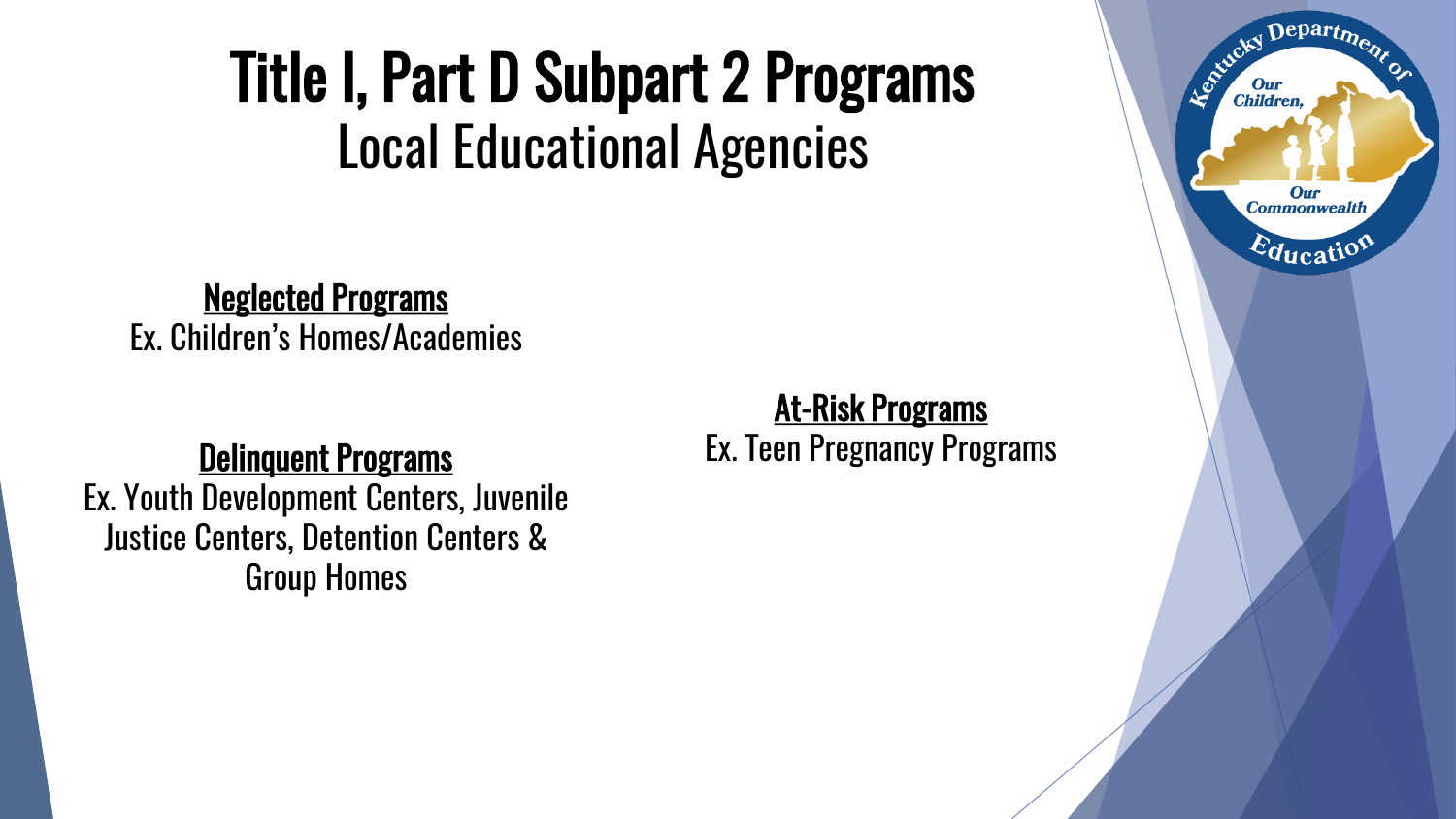## What is the Annual Child Count?

- The Annual Count is an annual survey that collects an estimate of the number of students who are "eligible" for Title I, Part D funds in each state.
	- Eligibility for counting and eligibility for serving are different!

#### Subpart 1: State Agency Eligibility

- A State agency is eligible for assistance under this subpart if such State agency is responsible for providing free public education for children and youth:
	- in institutions for neglected or delinquent children and youth
	- attending community day programs for neglected or delinquent children and youth; or
	- in adult correctional institutions.

#### Subpart 2: Local Educational Agency **Eligibility**

 For an LEA to be eligible and receive Title I, Part D, Subpart 2 funding, an LEA must meet at least one of the following criteria:

Departme.

**Our Commonwealth** 

 $E_{\text{ducatio}}$ 

Entreky I

**Children** 

- Must serve student(s) who live in a residential facility for neglected or delinquent youth.
- Must have a residential facility for neglected or delinquent youth located within its boundaries.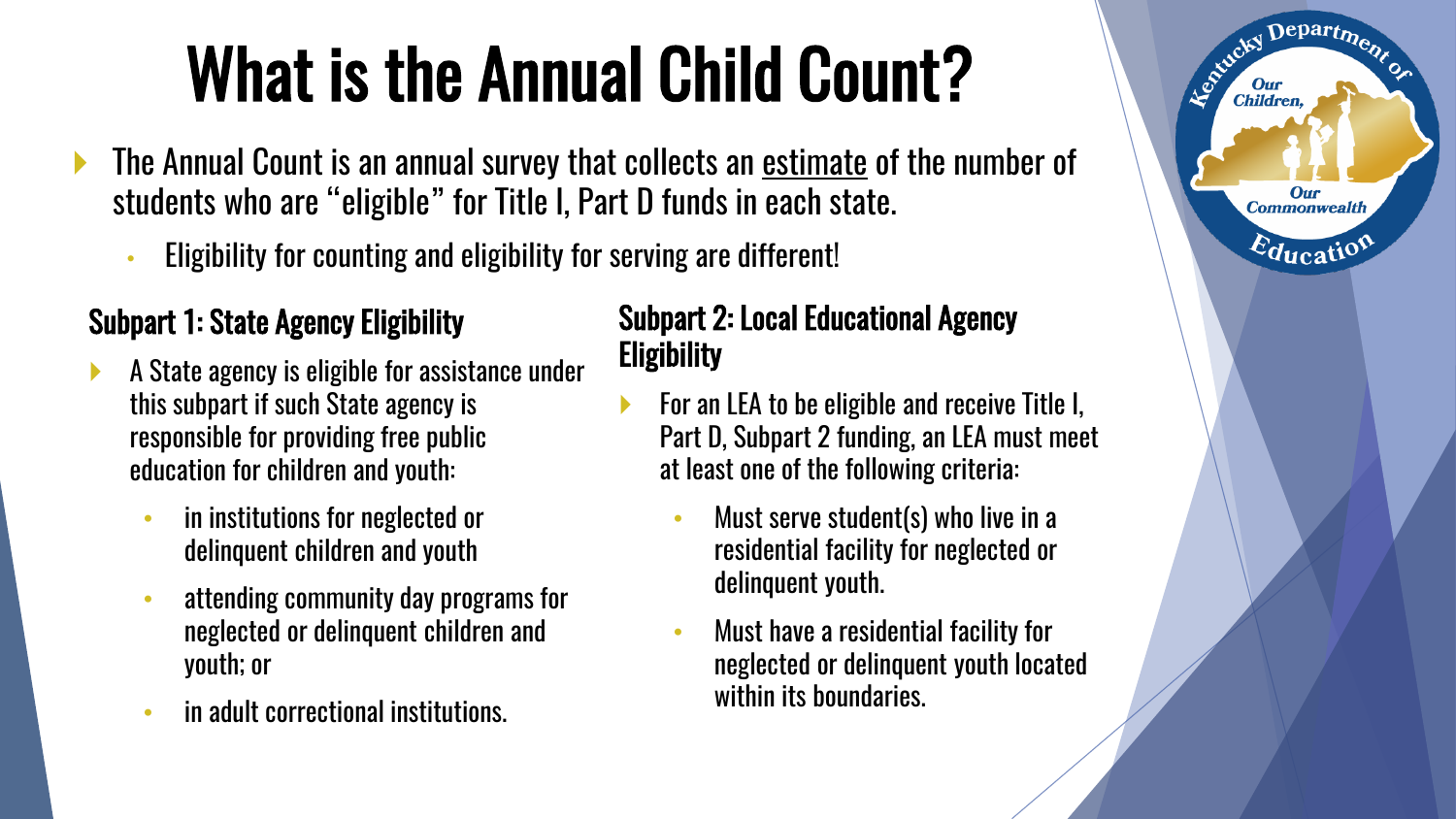## What is the Annual Child Count?

#### Subpart 1: Institution Eligibility

 Institutions that serve children and youth who are neglected or delinquent AND have an average length of stay of at least 30 days.

#### Subpart 1: Student Eligibility

 Students who are in a program for youth who are N or D (including juvenile and adult correctional facilities and community day programs), aged 20 years or younger, are enrolled in a regular program of instruction for at least 15 hours/week in an adult facility, or 20 hours/week in a juvenile facility or community day program are eligible to be counted.

#### Subpart 2: Institution Eligibility

 Locally operated institutions that meet the definition of an institution for neglected or delinquent children.

 $\mathbf{D}$ epart<sub>m</sub>

Our **Commonwealth** 

 $E_{\text{ducati}}$ 

Le Child

**Children** 

#### Subpart 2: Student Eligibility

 Students who resided in the facility during the 30-day count period, and are aged 5 to 17 (upon entry to the facility) are eligible to be counted. (Students must not be counted in the enrollment data submitted to ED for Subpart 1 State agency N or D program allocation purposes.)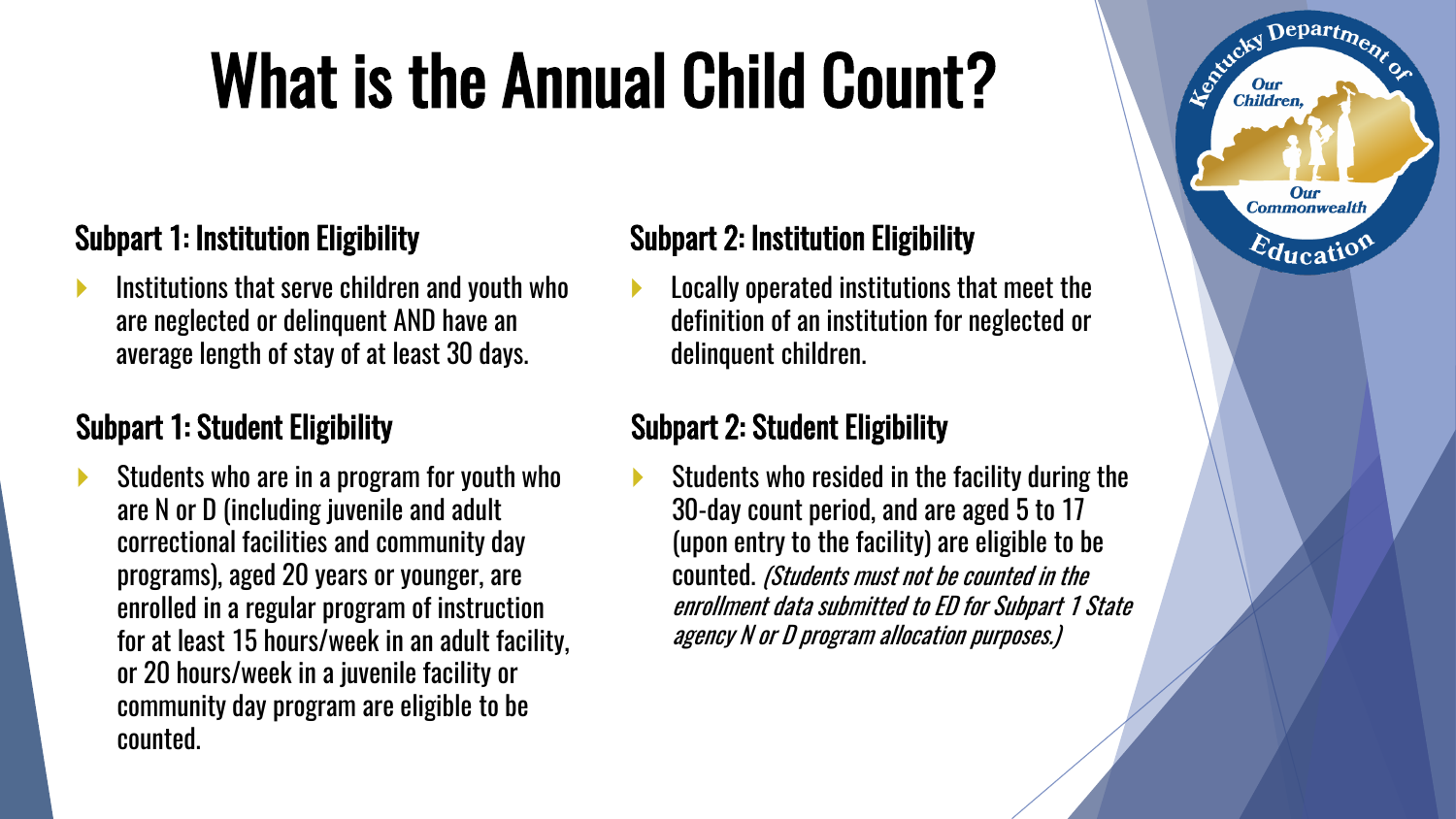## What is the Count Window?

#### Subpart 1: State Agency

- Select a date
	- The SA selects any 1 day during the current calendar year.
	- Every institution uses the same date
- Institutions adjust the count to reflect the length of the school year of the specific agency or institution

Example:

30 (single day count)  $\times$  210 (length of school year in days)

#### 180

= 35 (adjusted enrollment)

Note: (This formula is automatically calculated within the Grant Management Application and Planning System (GMAP))

#### Subpart 2: Local Educational Agency

- The State Educational Agency (SEA), KDE, selects the count period for all LEAs to use.
- This period is 30 consecutive days, at least one day must be in the month of October.

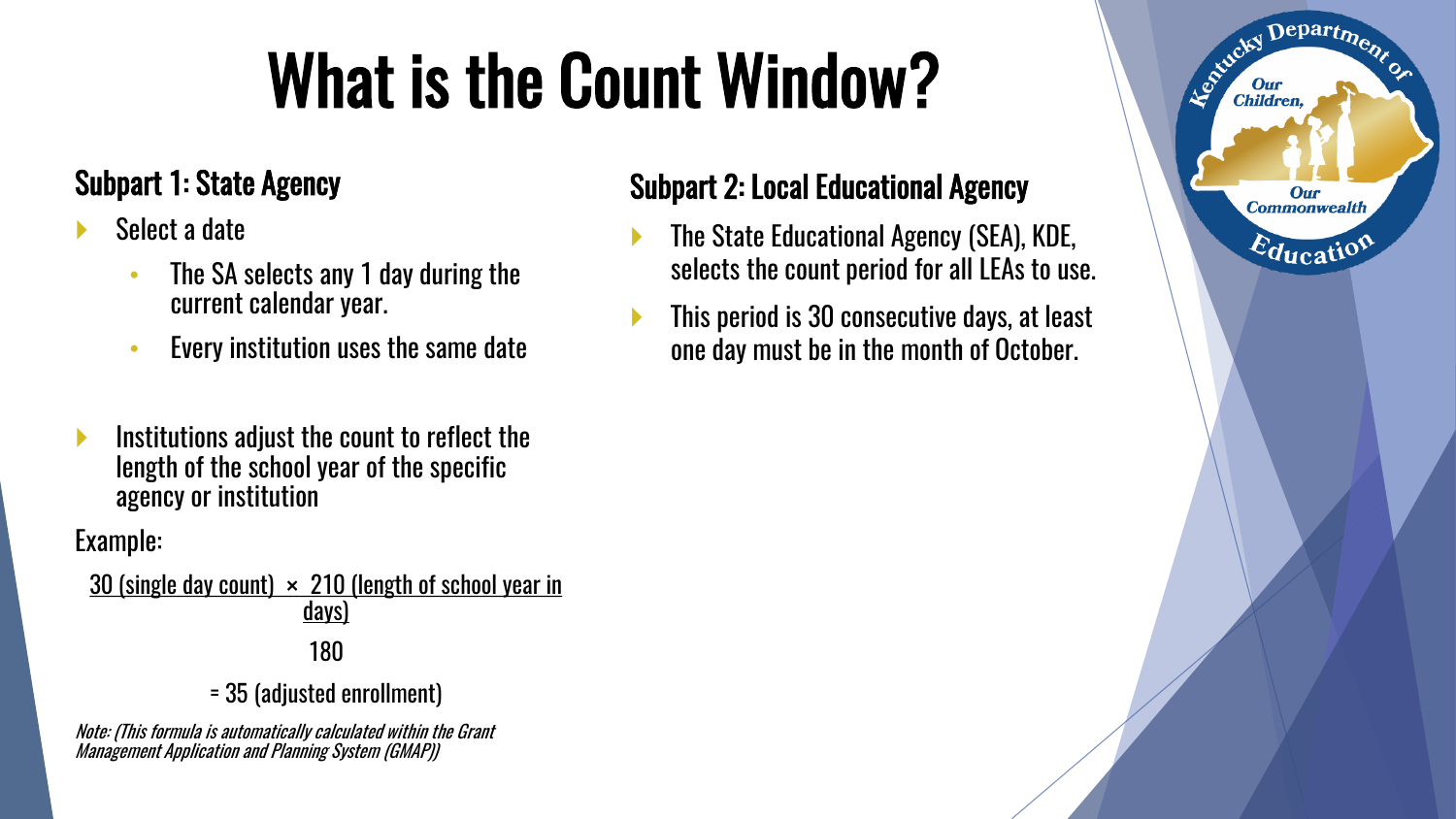### What is a Regular Program of Instruction?

 $\text{Department}$ 

Our **Commonwealth** 

 $E_{\text{ducati}}$ 

Le Child

Children

 An educational program (not beyond grade 12) in an institution or a community day program for children who are N or D that consists of classroom instruction in basic school subjects such as reading, mathematics, and vocationally oriented subjects, and that is supported by non-Federal funds. Neither the manufacture of goods within the institution nor activities related to institutional maintenance is considered classroom instruction. (A-4, [Title I, Part D: Neglected, Delinquent, and At-Risk Youth NonRegulatory](https://neglected-delinquent.ed.gov/sites/default/files/docs/nonregulatoryguidance_FINAL.pdf) Guidance (2006))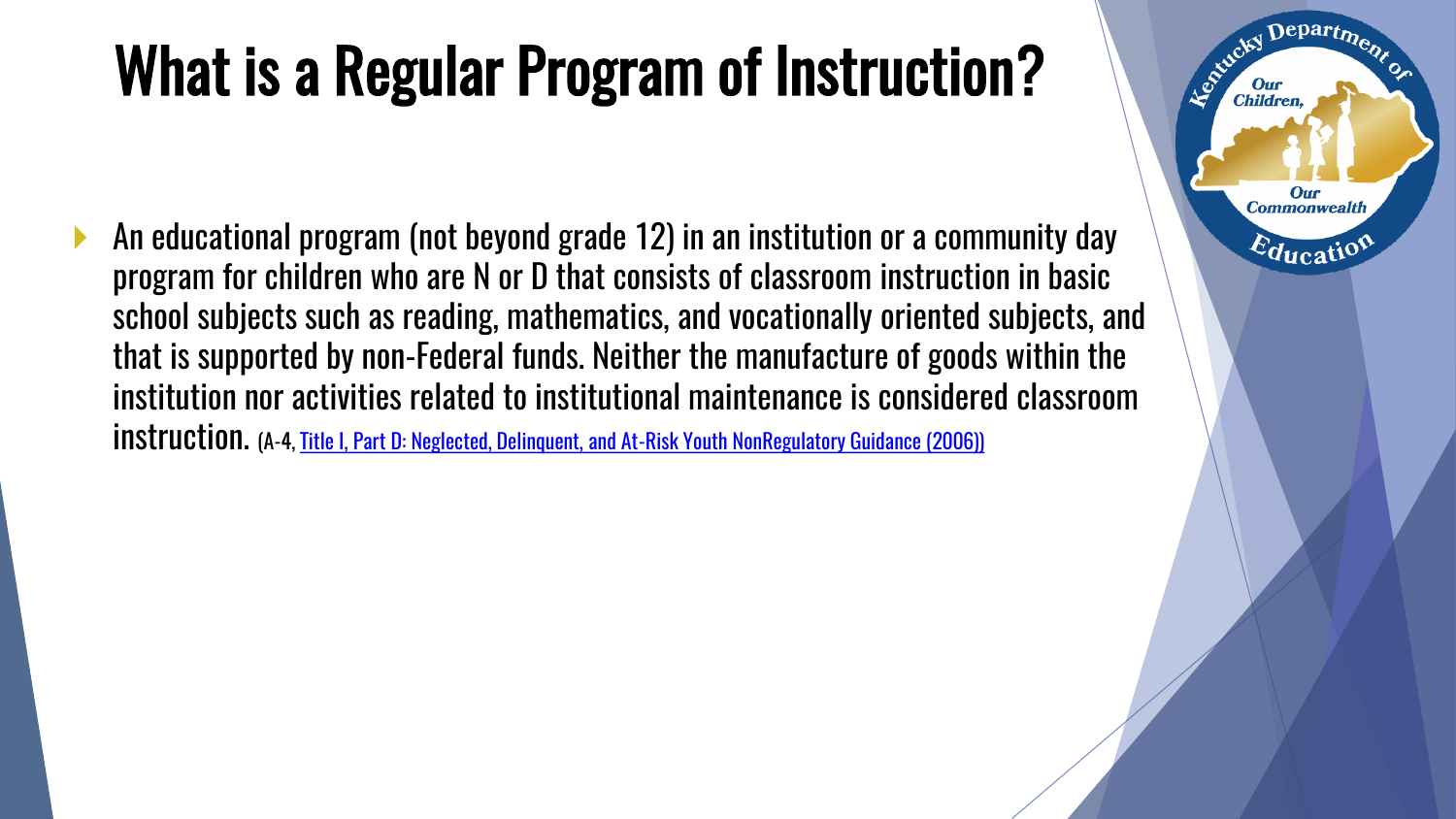### Who can be Served?

#### Subpart 1: State Agency

 Students are eligible to be served who are in a program for youth who are N or D (including juvenile and adult correctional facilities and community day programs), aged 21 or younger, are enrolled in a regular program of instruction, are enrolled in a program that meets the length of stay requirements for a given program type (requirements may vary)

#### Subpart 2: Local Educational Agency

- Students are eligible to be served who are in a locally operated institution for youth who are N or D, aged 21 or younger
- Students identified as "At-Risk"

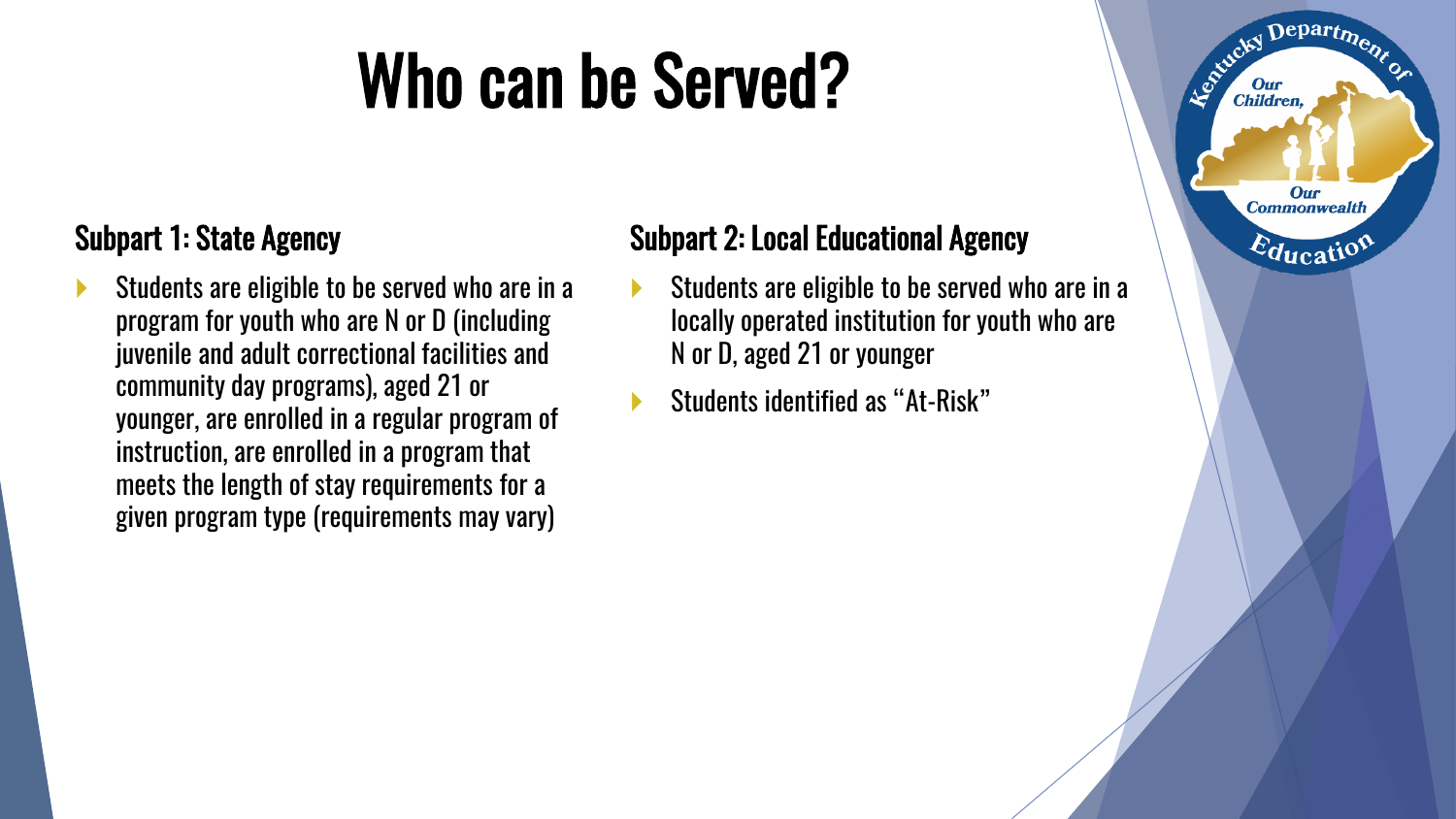## What is the Performance Report?

- The purpose of the performance report is to collect program data that the U.S. Department of Education (ED) can use to determine the effectiveness of the Part D program.
- Subpart 1 and Subpart 2 programs collect data for the same indicators, focusing on four main areas:
	- Student and facility counts
	- Demographics (race/ethnicity, age, gender, etc.)
	- Academic and vocational outcomes
	- Academic performance in reading and mathematics

<https://neglected-delinquent.ed.gov/administering-title-i-part-d/reporting-and-evaluation>

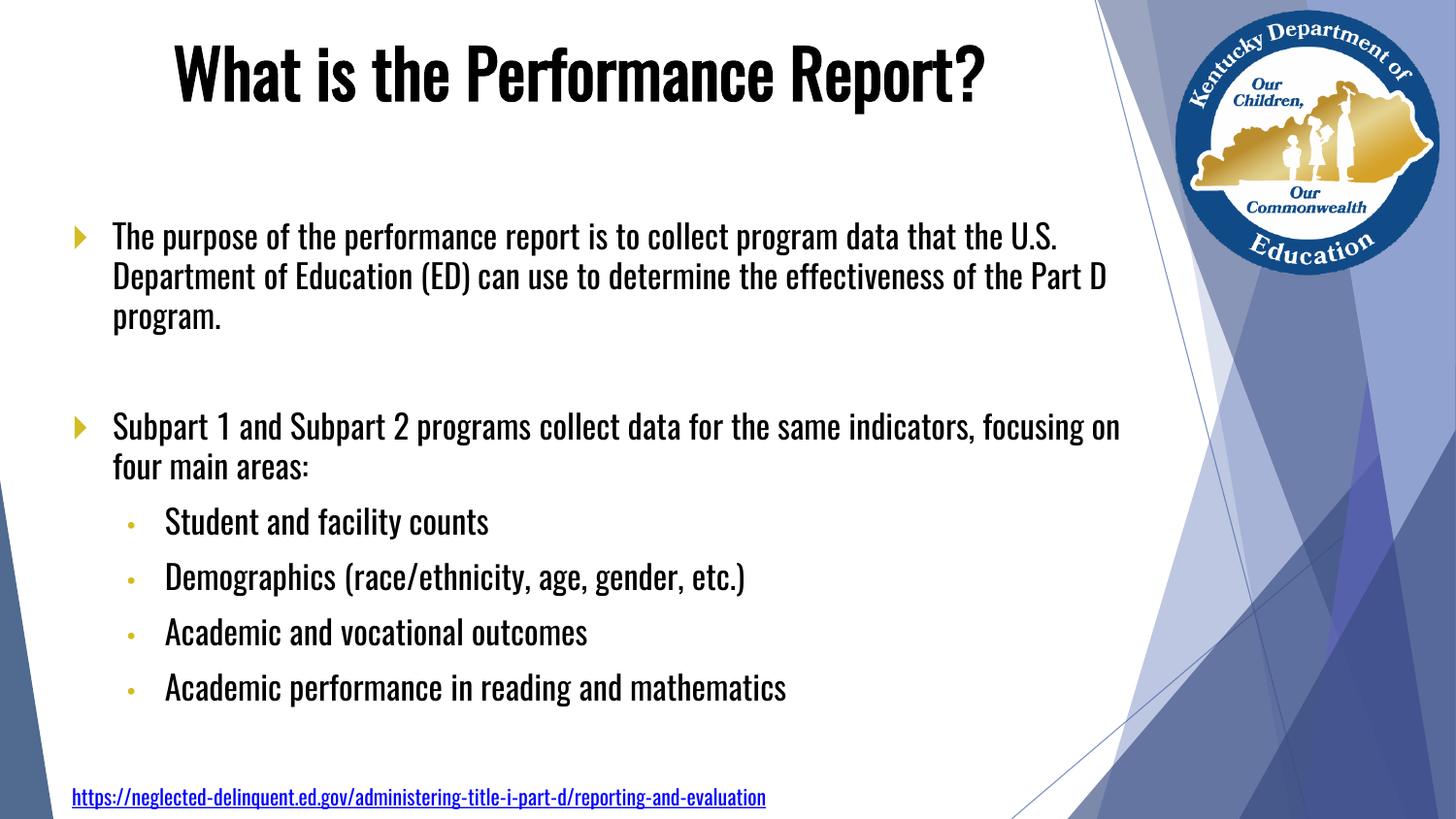## What is the Performance Report?

- The performance report requests data for the previous school year, which is typically defined as July 1–June 30.
	- For example, the data are entered in the CSPR in January and February for the school year that ended the previous summer.
- ▶ Part D data can be used by administrators, teachers, and others in a number of ways, including
	- to review and improve the quality of the data itself;
	- to conduct needs assessments and program evaluations;
	- and to share and disseminate information with students, parents, and other shareholders.

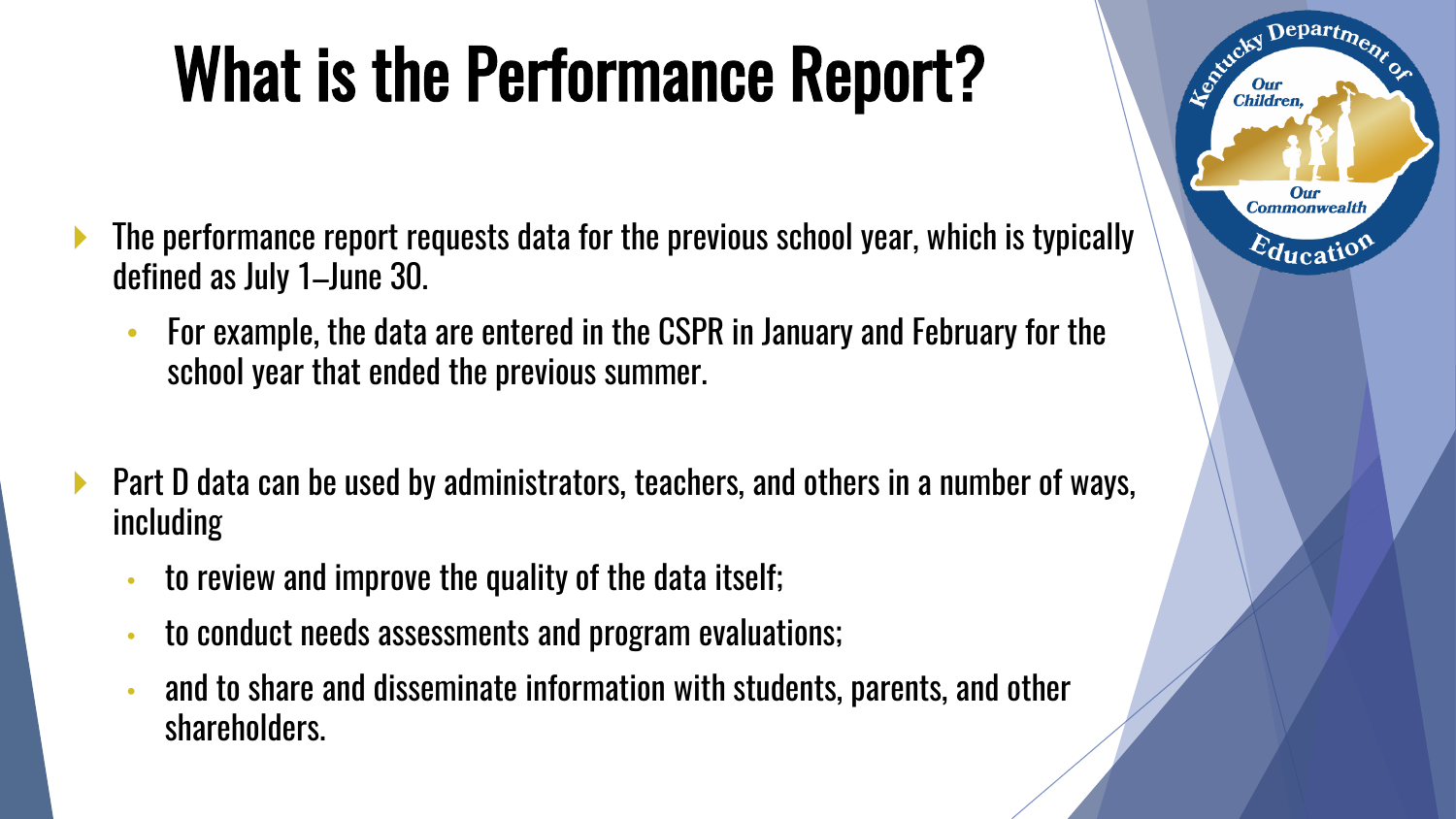## What is the Performance Report?

Departme.

Our **Commonwealth** 

 $\varepsilon_{\text{ducati}}$ 

Le Child

**Our**<br>Children

- **Data reviews during monitoring visits help determine if growth is occurring within the** education program.
- **Data-based decision-making can only occur when the data are of high quality and** reliable.
- The data is used to calculate funding, drive decision-making and is [shared publically;](https://neglected-delinquent.ed.gov/fast-facts/kentucky) it is important that it is accurate.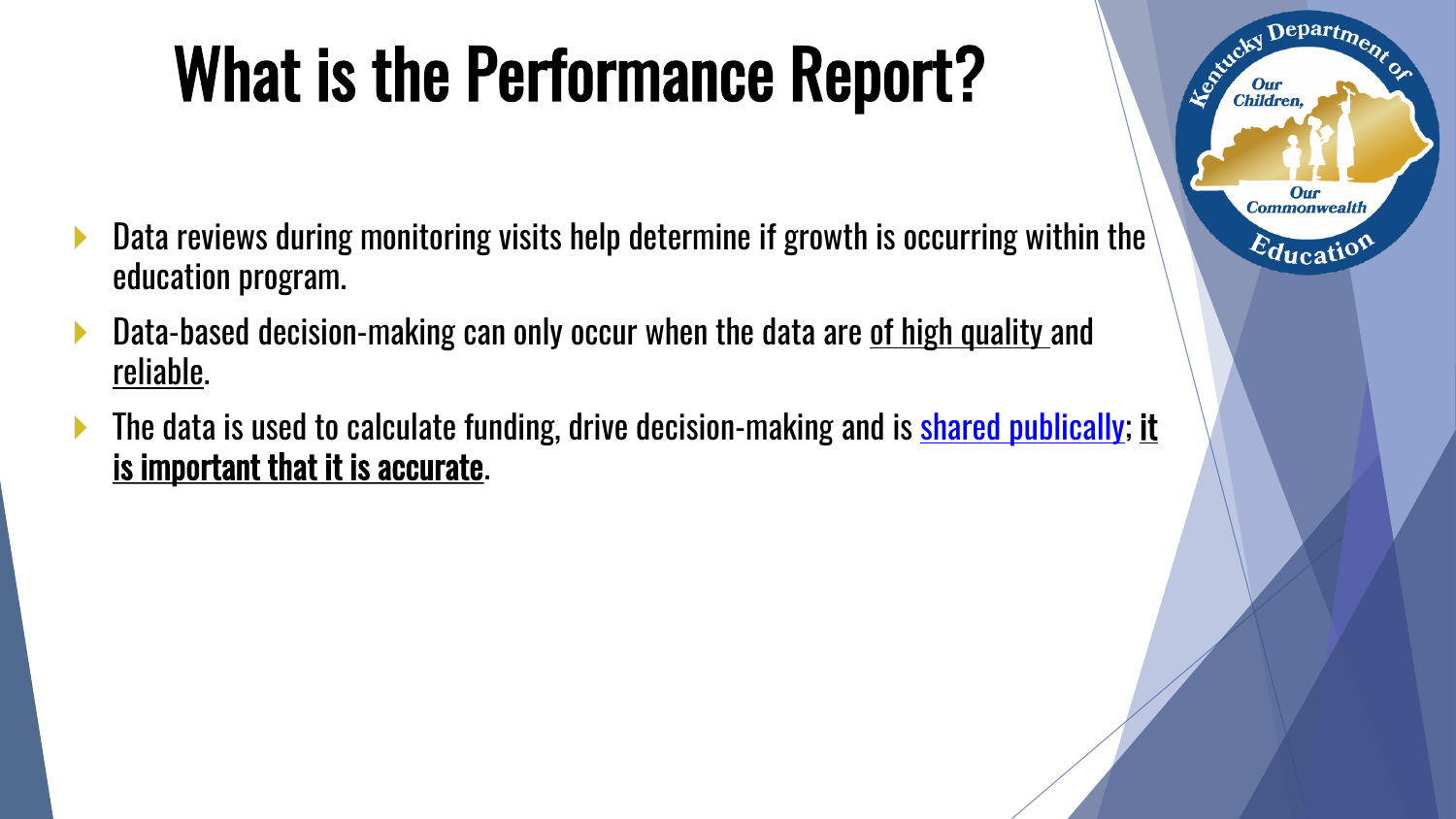## Why Plan my Funding?

### To be more effective:

- Foster better outcomes for youth
- Meet Federal, State, and local requirements
- Meet program, agency, and facility goals and mandates
- Ensure future Federal program funding

To be more efficient:

- Do more with less in times of financial struggle
- Effectively administer Part D along with other responsibilities

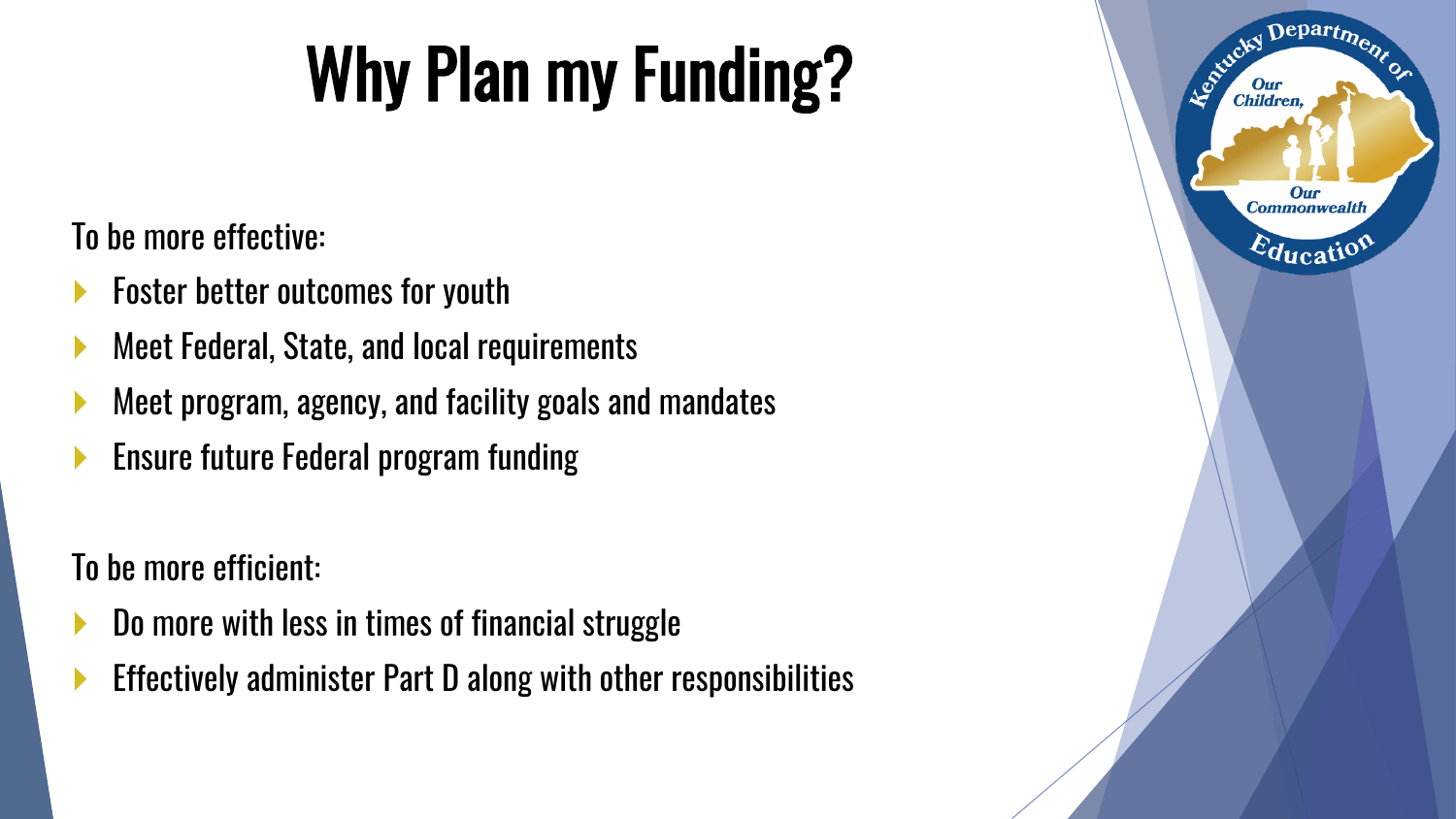### Where do I start? Focus on NEEDS

Needs assessments:

- Can be conducted at the State and facility/program levels
- Can focus on a single interest area or a whole system or program
- Can be completed by:
	- Defining the purpose and scope
	- Establishing a planning team
	- Identifying desired data, availability, usability, and collection methods
	- Analyzing data, identifying needs, and setting priorities

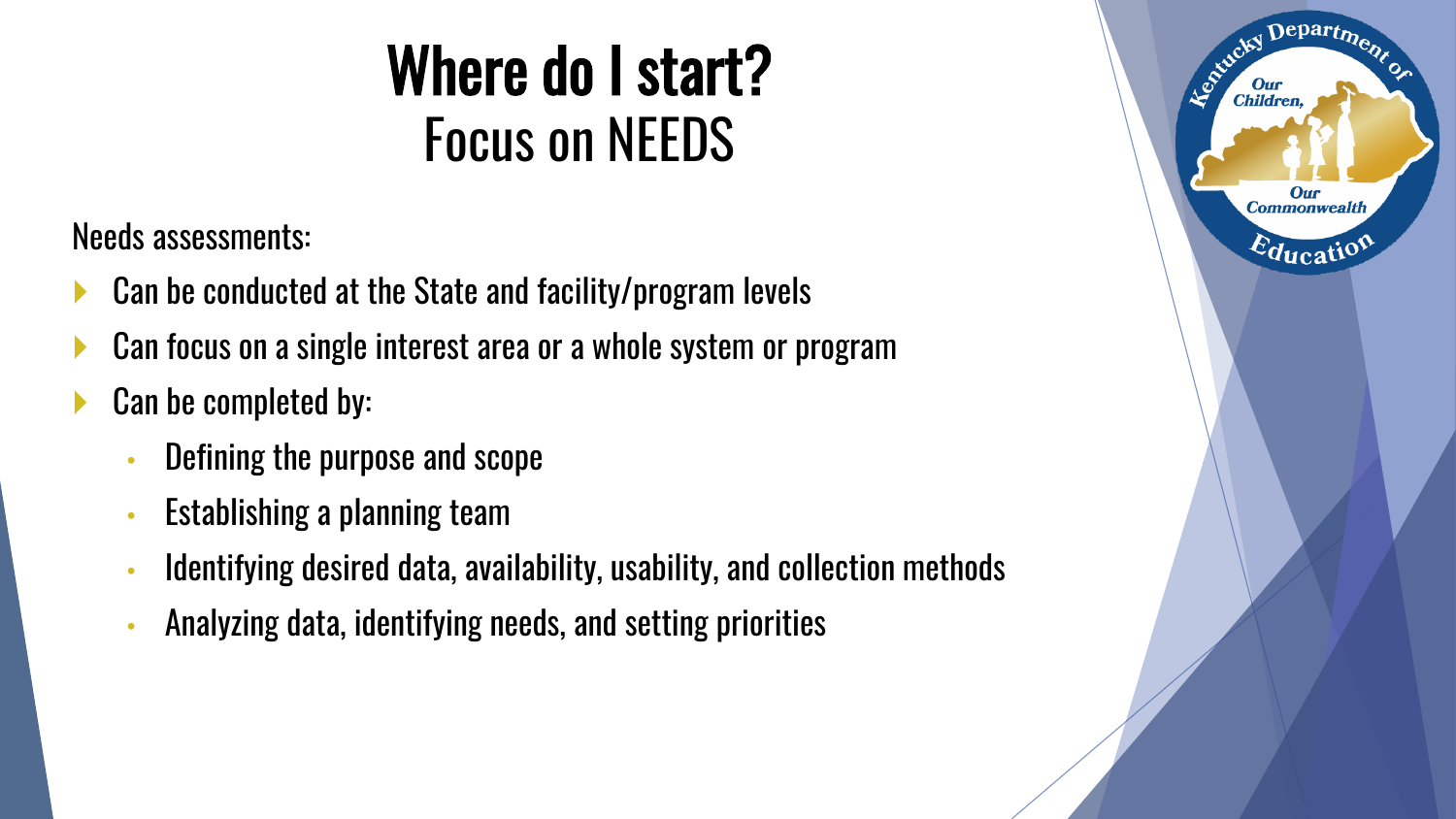### Where do I start? Focus on NEEDS

- How are you identifying the needs of neglected, delinquent and at-risk students?
- What data factors are you using to identify the needs?
- How often are those needs assessments re-evaluated? (Ex: before, during, and end of the school year)

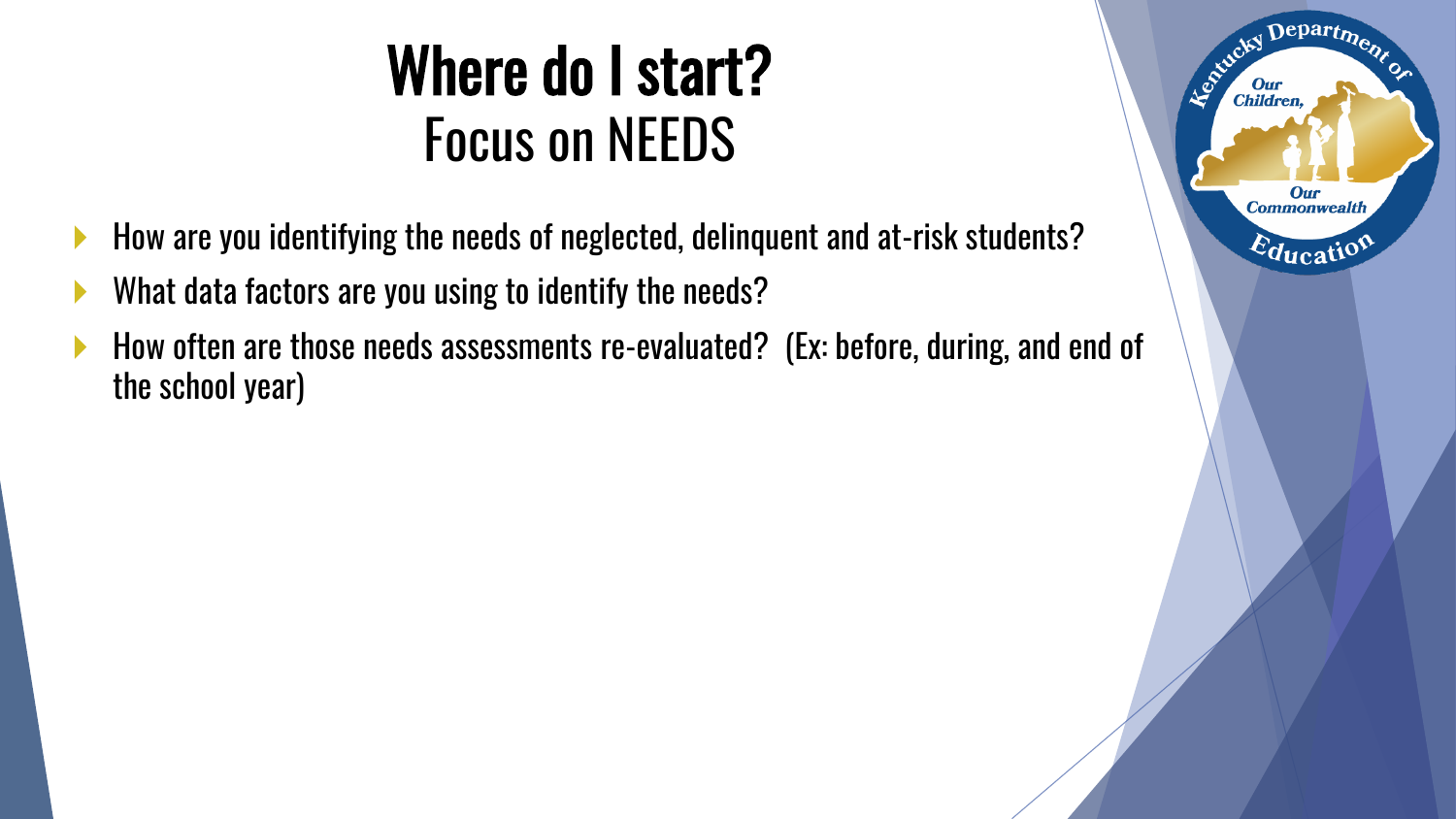### What does a Needs Assessment tell me? Focus on NEEDS

- Students' demographics and their unique needs
- What additional supportive services are needed
- Academic and vocational outcomes
- Transitional/post release outcomes
- Professional development needs
- Relationships and their quality

Where are we now? Where do we need/want to be? How can we get there?

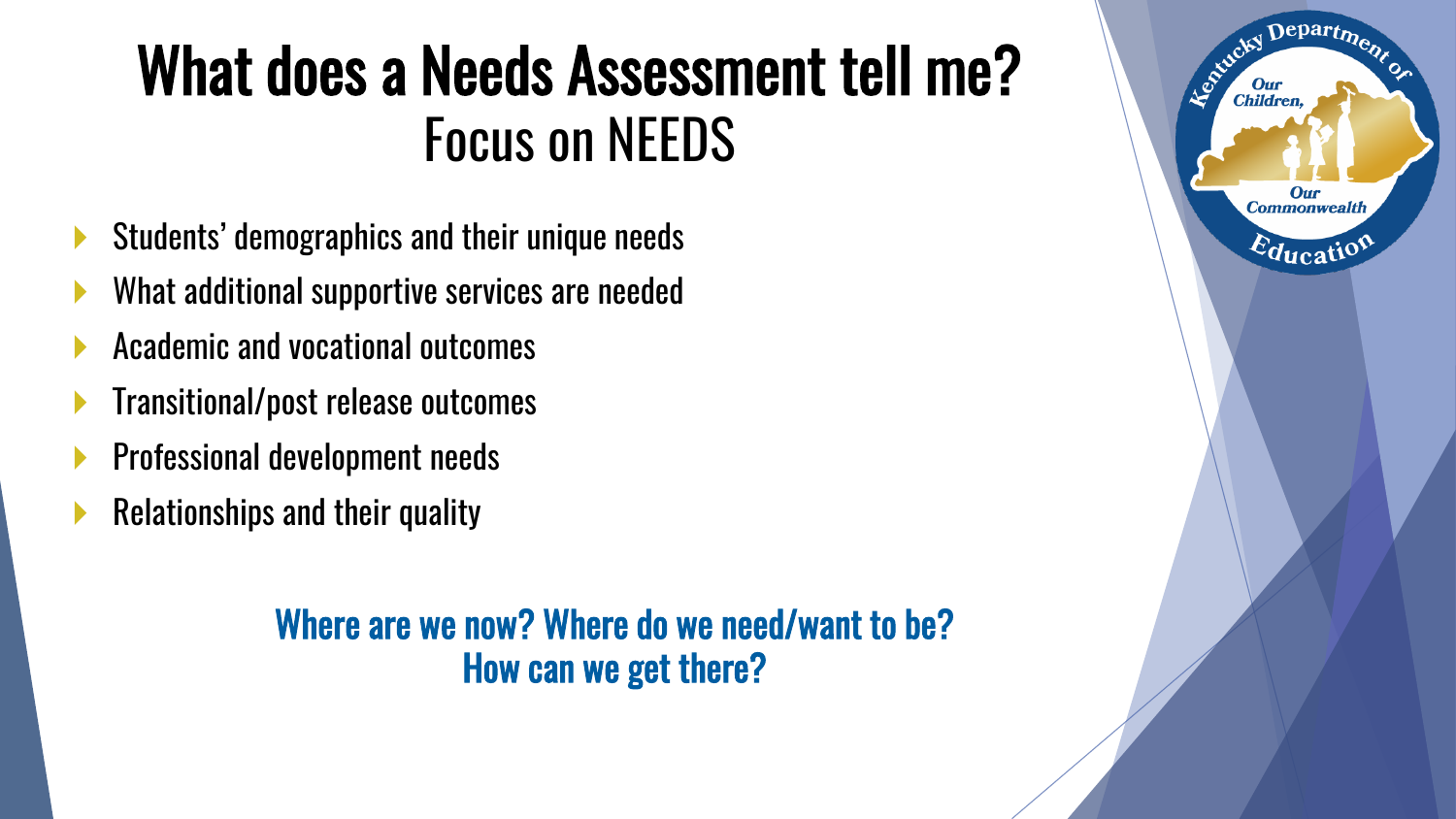### What does a Needs Assessment tell me? Focus on NEEDS

Department

Our **Commonwealth** 

Education

Established I

Our<br>Children,

| <b>Current Outcomes:</b><br>How things are                                                                                           | <b>Desired Outcomes:</b><br>How things should be                                   | <b>Needs or Gaps:</b><br>What is the source of the<br>problem?                                                                                                                                                                                                              | <b>Priority Ranking:</b><br>How important is this need<br>compared with others? | Solutions/<br><b>Action Steps:</b><br>What are we going to do<br>about it?                                                                                                                                                                                                                                                           | <b>Evaluation Items:</b><br>How do we know we've<br>succeeded?                                                                                                                                                    |
|--------------------------------------------------------------------------------------------------------------------------------------|------------------------------------------------------------------------------------|-----------------------------------------------------------------------------------------------------------------------------------------------------------------------------------------------------------------------------------------------------------------------------|---------------------------------------------------------------------------------|--------------------------------------------------------------------------------------------------------------------------------------------------------------------------------------------------------------------------------------------------------------------------------------------------------------------------------------|-------------------------------------------------------------------------------------------------------------------------------------------------------------------------------------------------------------------|
| <b>Example:</b><br>Upon release, only 25% of<br>students are awarded the<br>academic credits that they<br>earned while in placement. | Upon release, 100% of<br>students will have their<br>academic credits transferred. | Some classes are not<br>$\mathbf{1}$ .<br>meeting State time and<br>curriculum requirements.<br>Consequently credits are<br>not transferrable.<br>Student records are not<br>2<br>up to date upon transfer.<br>and information is lost or<br>inconsistently<br>transferred. | $3($ of 6 $)$                                                                   | Update curricula so that 1.<br>all courses meet State<br>mandates or<br>requirements and credits<br>are transferrable.<br>Conduct awareness<br>meetings with local<br>schools to ensure<br>transferability.<br>Adopt policies that<br>2.<br>require all teachers to<br>update the academic<br>records of students twice<br>per week. | Regularly or routinely<br>review course curricula<br>to determine whether<br>they are meeting State<br>standards.<br>2.<br>Continue to track student<br>transfer data and review<br>quarterly for<br>improvement. |
| [Insert info here; add rows as<br>needed]                                                                                            |                                                                                    |                                                                                                                                                                                                                                                                             |                                                                                 |                                                                                                                                                                                                                                                                                                                                      |                                                                                                                                                                                                                   |

NDTAC Title I, Part D, Program Administration Planning Toolkit – Tool 3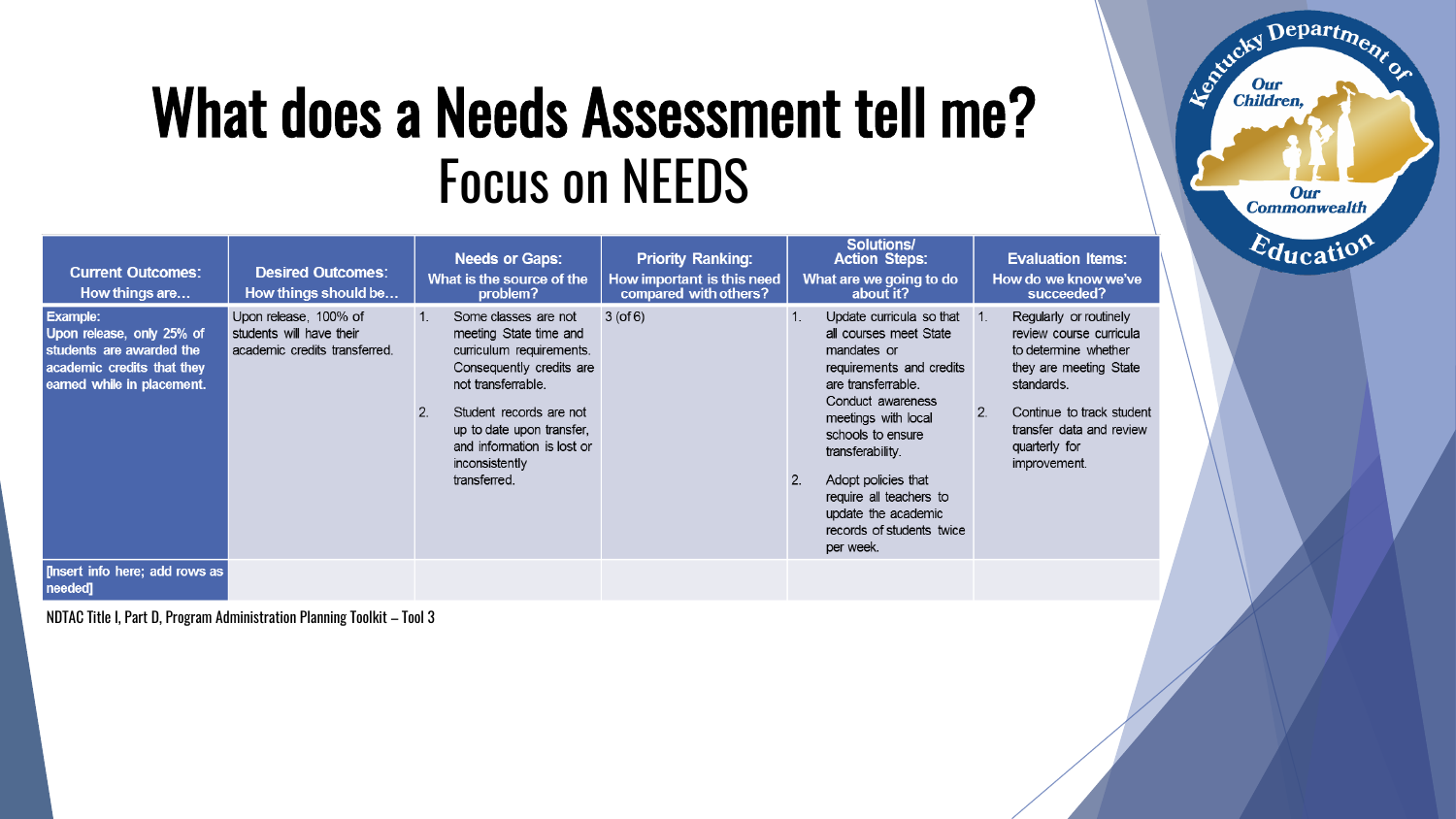## What is the Application/Program Plan?

Departme.

Our **Commonwealth** 

 $E_{\text{ducati}}$ 

Le Child

**Our**<br>Children

A plan:

- For meeting the educational needs of children
- For assisting in the transition of children and youth from correctional facilities to locally operated programs; and
- **That is integrated with other programs under this Act or other Acts, as appropriate.**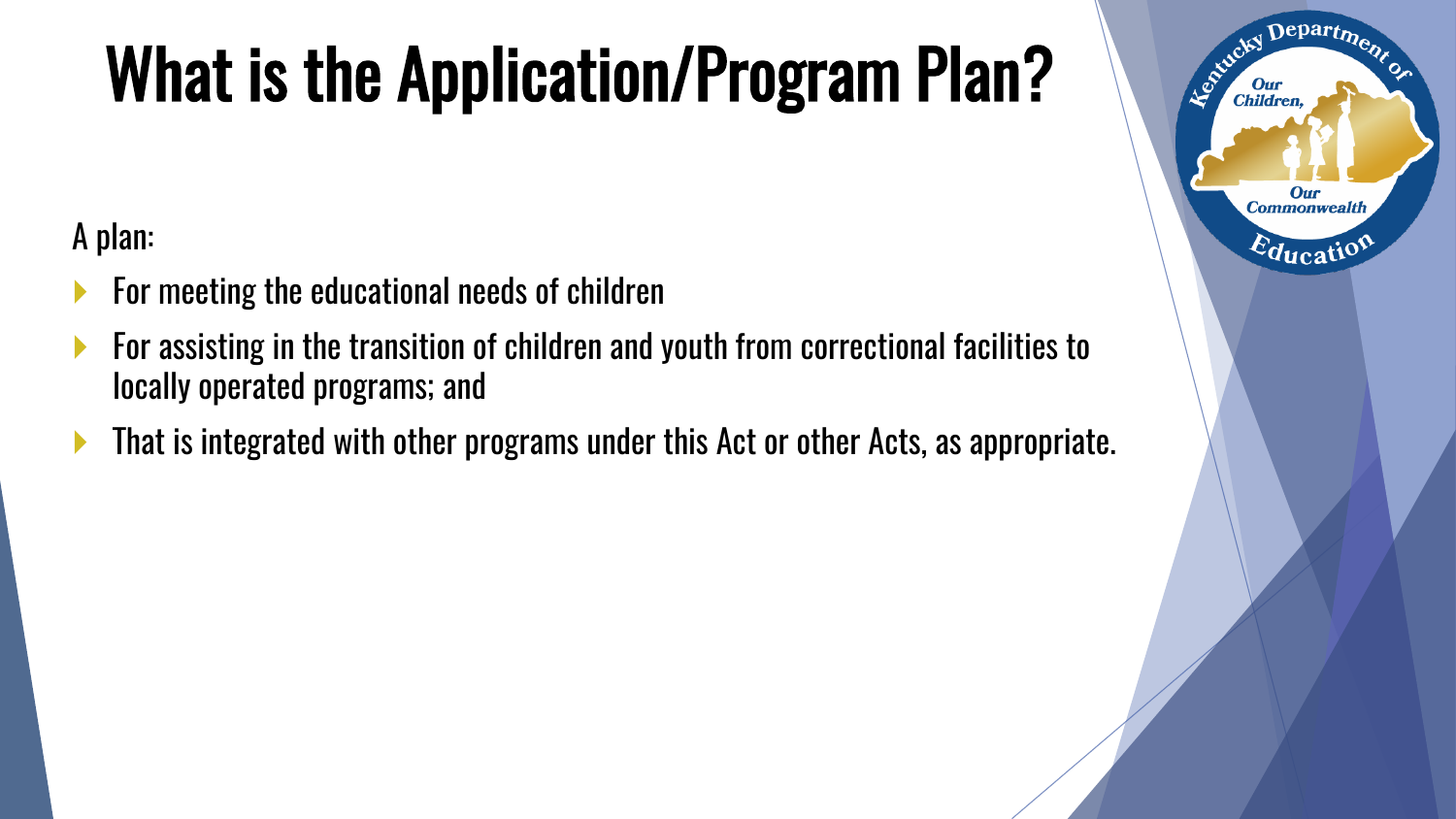## What is the Application/Program Plan?

Departme,

Our **Commonwealth** 

 $E_{\text{ducati}}$ 

Le Child

**Children** 

Each plan should:

- Describe the program goals,
- Have measurable objectives,
- Have performance measures established by the facility that will be used to assess the effectiveness of the program in improving the academic, vocational, and technical skills of children in the program;
- Children will have the same opportunities to achieve as if they were in their local/community schools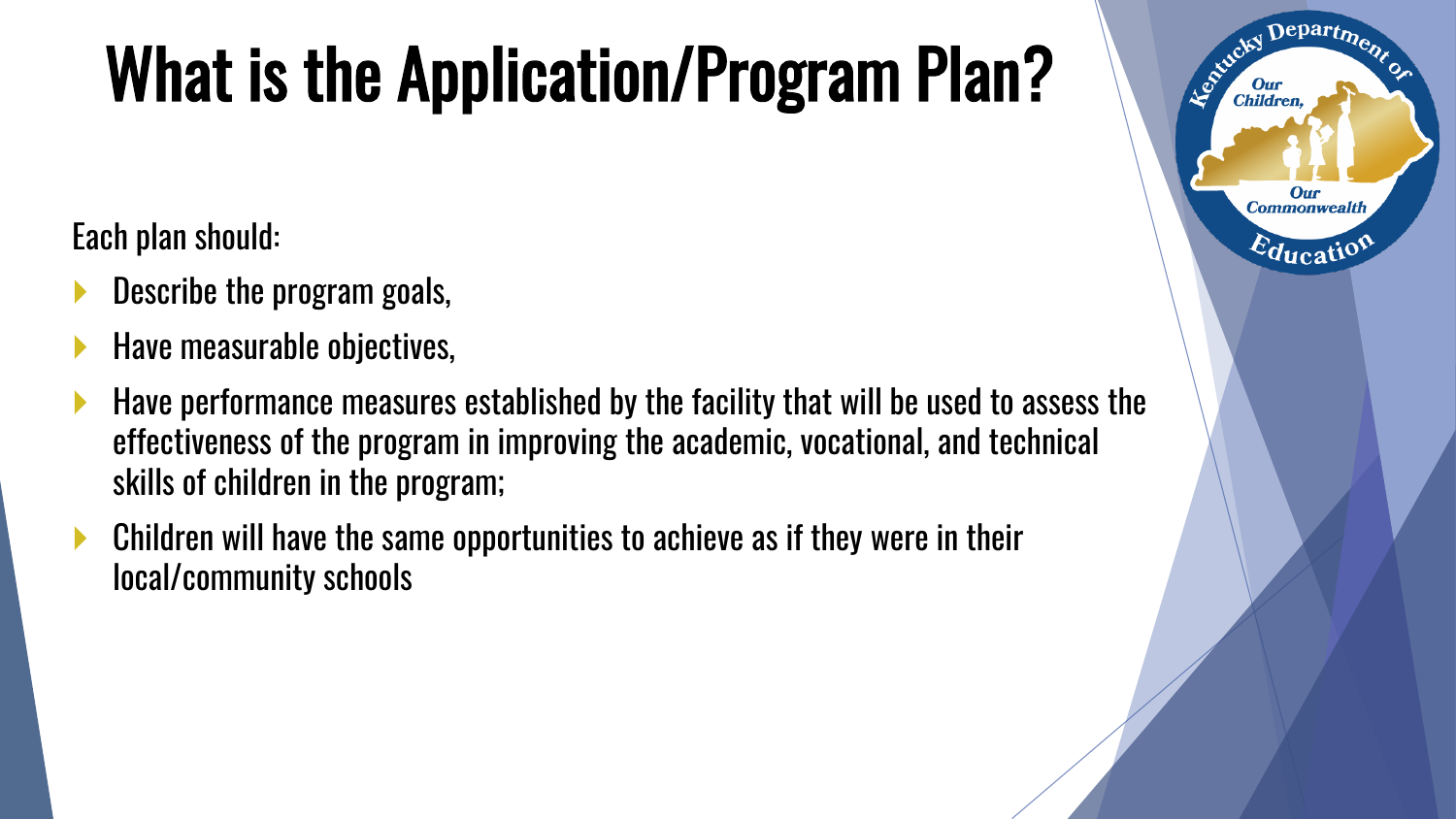## How can the funds be used?

### Allowable

- **Tutoring**
- Liaison/Coordinator salary
- Classroom Assistant salary
- Supplemental classroom supplies and technology
- Supplemental Professional Development
- Counseling/Mentoring Services
- Dropout Prevention
- Vocational/Technical/Life Skills **Education**

### NOT Allowable

- $\blacktriangleright$  Items that would be used by students that are not considered neglected, delinquent, or at-risk.
- Anything that would not be directly related to education or transition.

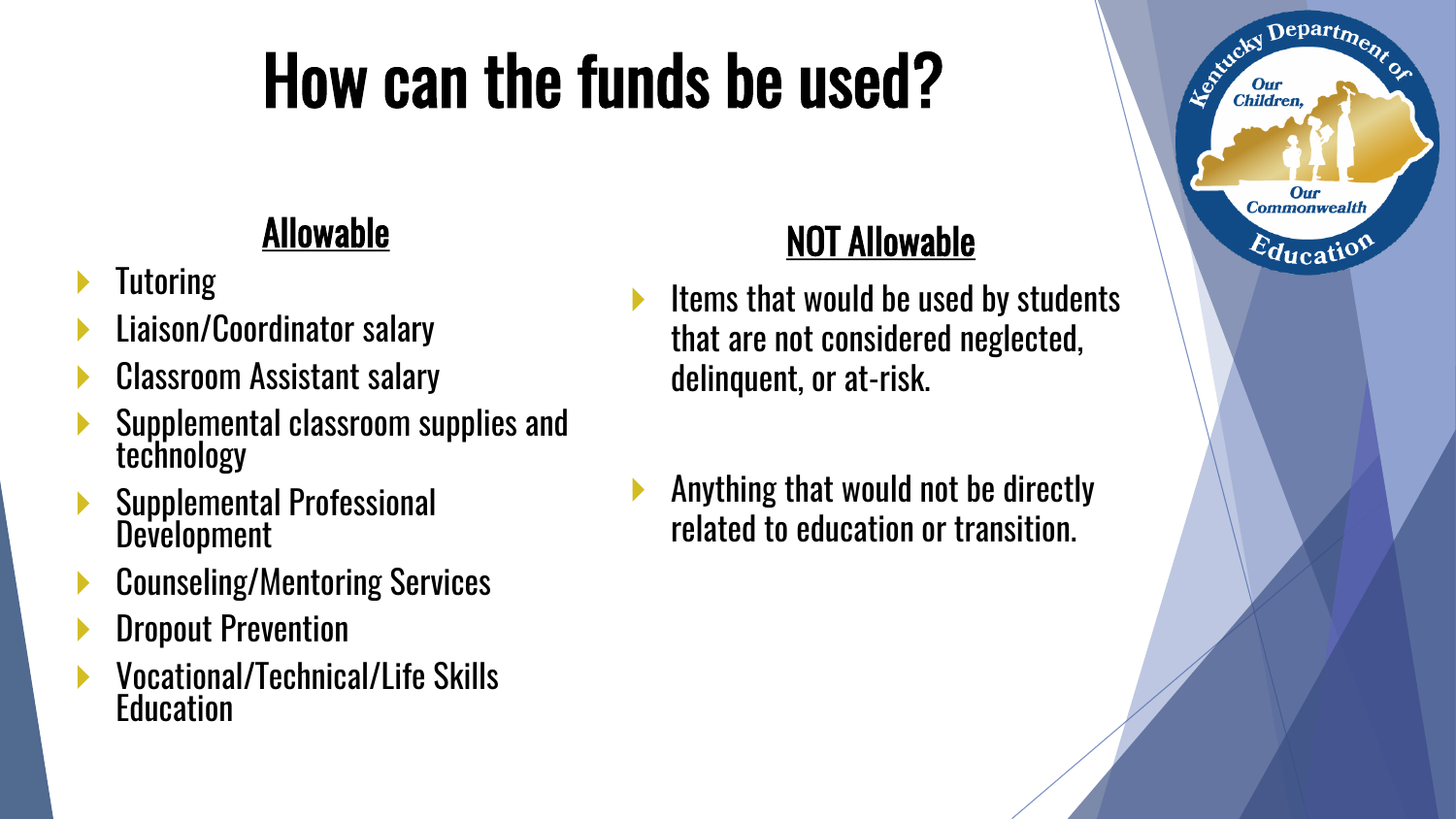## What is Transition?

### Support services to ensure the success of the youth

Examples:

- Personal, vocational/technical and academic counseling
- Placement services designed to place the youth in a university, college, or junior college program
- Information concerning, and assistance in obtaining, available student financial aid;
- Job placement
- Student transition folder with exiting information of Transcript, Career Scope, individual state testing results, etc.
- Guest speakers can also be used to introduce students to possible career paths.

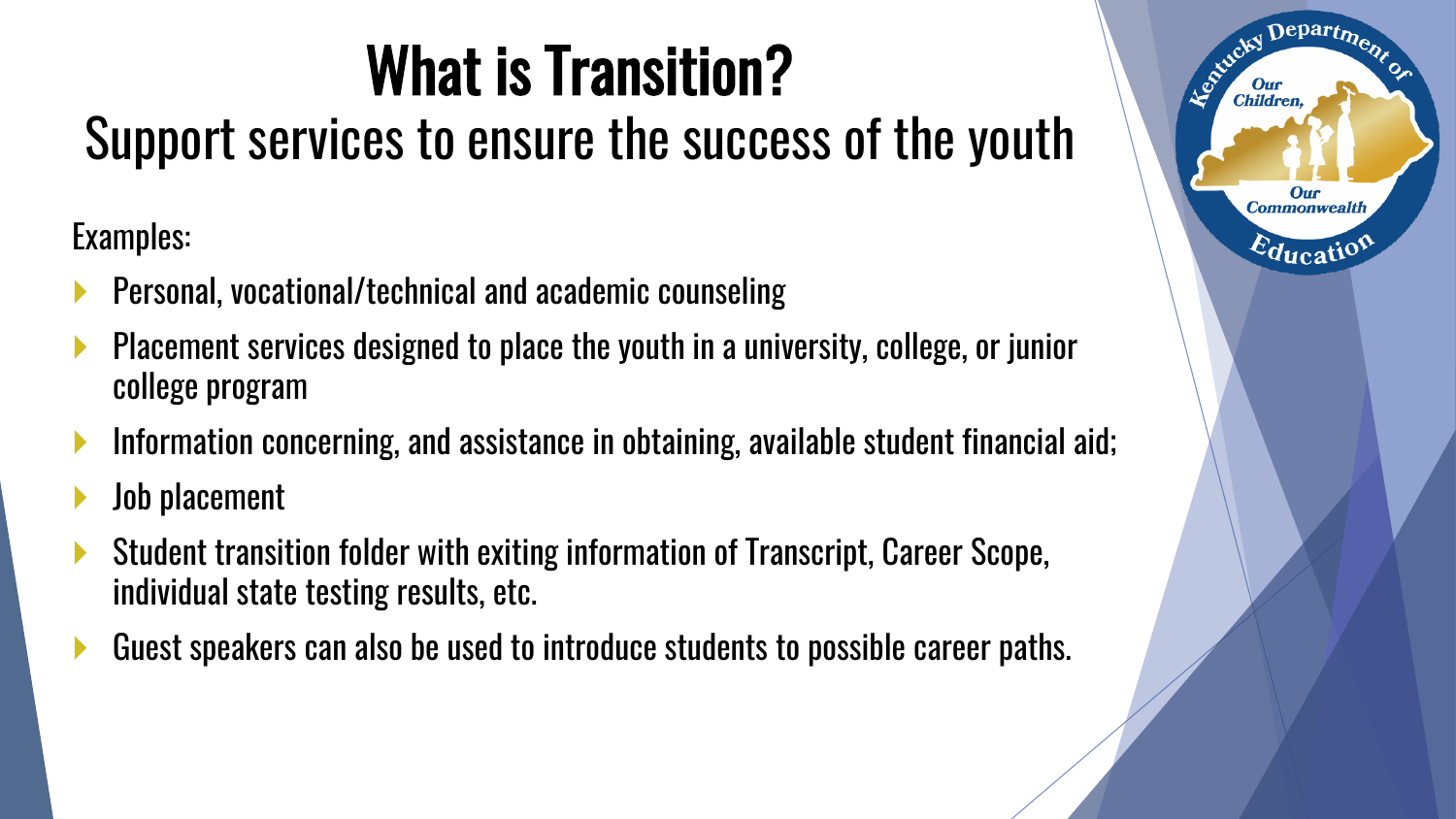### **Sources**

Departme.

**Our Commonwealth** 

 $\varepsilon_{\text{ducati}}$ 

Againeky I

**Our**<br>Children,

- [Neglected Delinquent Technical Assistance \(NDTAC\)](https://neglected-delinquent.ed.gov/)
- [Title I, Part D: Neglected, Delinquent, and At-Risk Youth NonRegulatory](https://neglected-delinquent.ed.gov/sites/default/files/docs/nonregulatoryguidance_FINAL.pdf) Guidance (2006),
- Rankin, V. E., Read, N. W., & Lampron, S. (2013). Title I, Part D, State Coordinator's Orientation Handbook: 2013 Edition. Washington, DC: National Evaluation and Technical Assistance Center for Children and Youth Who Are Neglected, Delinquent, or At-Risk (NDTAC).
- Lampron, S.F., Colombi, G.D., Read, N.W., & Sidana, A.K. (2011). Title I, Part D, Program Administration Planning. Washington, DC: National Evaluation and Technical Assistance Center for the Education of Children and Youth Who Are Neglected, Delinquent, or At-Risk (NDTAC).
- Sokolsky, G., Tweedie, J., Kathan, J. (2017). Instructional guide to reporting Title I, Part D data in the CSPR for SY 2016–17. Washington, DC: National Technical Assistance Center for the Education of Neglected or Delinquent Children and Youth (NDTAC).
- Colombi, G.D., Milligan, D.K., & Lampron, S.F. (2011). The Annual Count toolkit: Determining formula counts for Title I, Part D, funding allocations. Washington, DC: National Evaluation and Technical Assistance Center for the Education of Children and Youth Who Are Neglected, Delinquent, or At Risk (NDTAC).